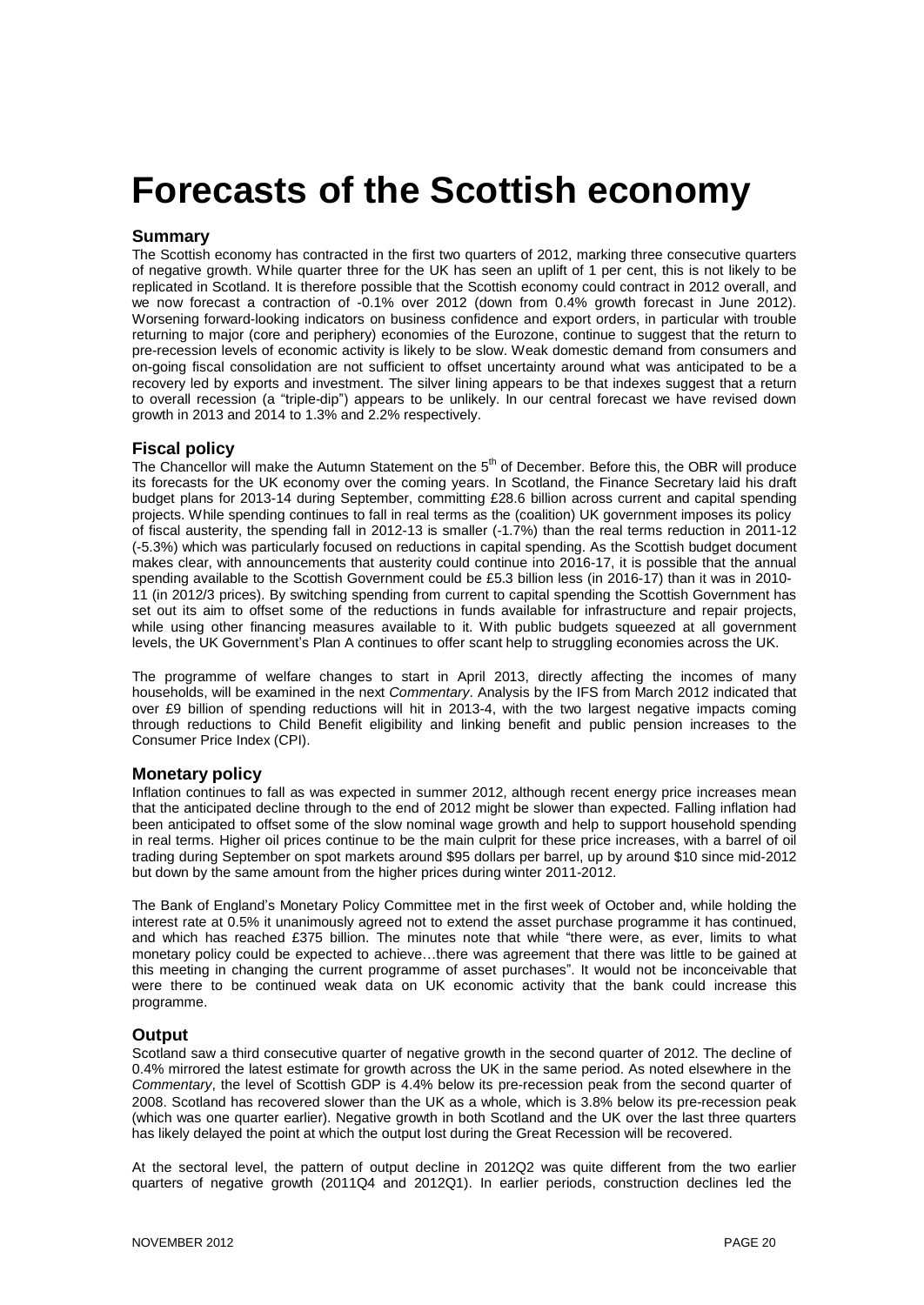economic deterioration as business and private investment contracted (the path of investment is discussed in more detail later in this section). The other main categories of output in Scotland – production and services – did not decline in these quarters, but saw slow or flat output growth. Contradicting this recent pattern, the most recent quarter saw a rise in output in construction (2.0%) while output in production sectors (roughly 17 per cent of the Scottish economy) fell by 3.8%. Service sector output grew slowly (0.2%) in the same period.

Within production, there was a sharp reduction in electricity and gas output (-15.1%) while manufacturing contracted by 2.2%. The manufacturing change is more important for the aggregate figures, given its relative share of the Scottish economy (12.4%). Across all the categories of manufacturing which are reported, output contracted – with the exception of the food and tobacco sector, which saw growth of 1.7%. Worryingly, there was a second quarter of negative growth in the "Engineering and allied industries" and a third consecutive quarter of decline in output in the "drinks" sector (the drink sector currently displays growth over the year, but will only preserve this with strong performance to the end of 2012).

While we do not have figures for Scotland during the third quarter of 2012, preliminary figures for the UK as a whole showed that the UK economy grew by 1.0 per cent. This exceptional single-quarter growth rate, however, comes with health warnings attached, due to two "special factors". The first is the one-off value of sales of Olympics tickets purchased in earlier periods, and is estimated by the Office of National Statistics to contribute 0.2 per cent to Q3's figures. Secondly, the extra bank holiday for the Queen's Diamond Jubilee in June is likely to have resulted in some "time-switching" of GDP into quarter three's figures that would otherwise have been in quarter two.

We do not anticipate the Scottish GVA figures for Q3 to be affected by the Olympics in the same way as the UK figures as a whole, principally due to the relatively low total value of tickets sold for activities occurring in Scotland. The additional work day however in Q3 would similarly be expected to positively boost Scottish activity in the third quarter.

The OBR will update its forecasts for UK growth in 2012 before the Autumn Statement on the  $5<sup>th</sup>$  of December 2012. The earlier forecast of 0.8% growth is likely to be revised downwards, perhaps significantly. Forecasts for the UK as a whole have been markedly reduced since the OBR last forecast in March 2012. For example, the IMF cut their 2012 and 2013 growth forecasts by 0.6% and 0.3% respectively, and now predicts growth of -0.4% and 1.1% in each year. Similar revisions were made by the OECD. The Treasury report that the median of UK forecasts made prior to March 2012 was 2.0%. In October 2012, the median of new forecasts for 2012 was -0.3%, with a range from -0.6% to 0.3%.

## **Households**

Figures for wage growth across the UK as a whole – a comparable figure for Scotland is not available show that (private sector) average weekly earnings growth continues to be muted at around 2%. With inflation falling but remaining above this rate, earnings continue their real terms decline. As households repair their balance sheets by cutting expenditures and paying down (or not increasing) credit, falling real wages are likely to prolong the point at which households feel their finances to be "sustainable".

While the UK stock market has generally continued to record rises in the prices of equities since we last reported, other measures of household financial wealth, in particular housing assets, show a more sombre picture. Data suggest that individuals across the UK have little confidence in house prices increasing in the short or medium term. Survey evidence confirms little expectation of the current value of homes increasing, and since March 2012 it appears that households have generally become less optimistic about the change in value of their homes over the next year.

On a positive note, respondents to this survey in Scotland were among the most optimistic across the regions of the UK with regard to recent changes in their house prices, but across all regions there was consensus that recent house prices were falling.

Some recent data produced for UK households– also not available for Scottish households'– show the relationship of households' financial liabilities to household disposable income. This shows that from 1988 to 2001, this ratio was broadly constant between 1.0 and 1.2. Over the mid-2000s this increased rapidly to a peak of 1.75 in the first quarter of 2008. Since then, steadily declining household liabilities and (slowly) rising household income has brought this ratio down to a value of 1.5. This remains above previous longterm values. Two principle factors might contribute to this decline since 2008, which coincides with the peak of house prices in both Scotland and the UK. Principally, the household savings ratio (defined as gross savings divided by gross disposable income) has increased sharply as households have restrained their consumption spending and paid down debts (reducing the value of liabilities).

**Figure 1** shows how the savings ratio has evolved in both Scotland and the UK. These data imply that Scottish households have made more significant adjustments to their savings pattern than UK households.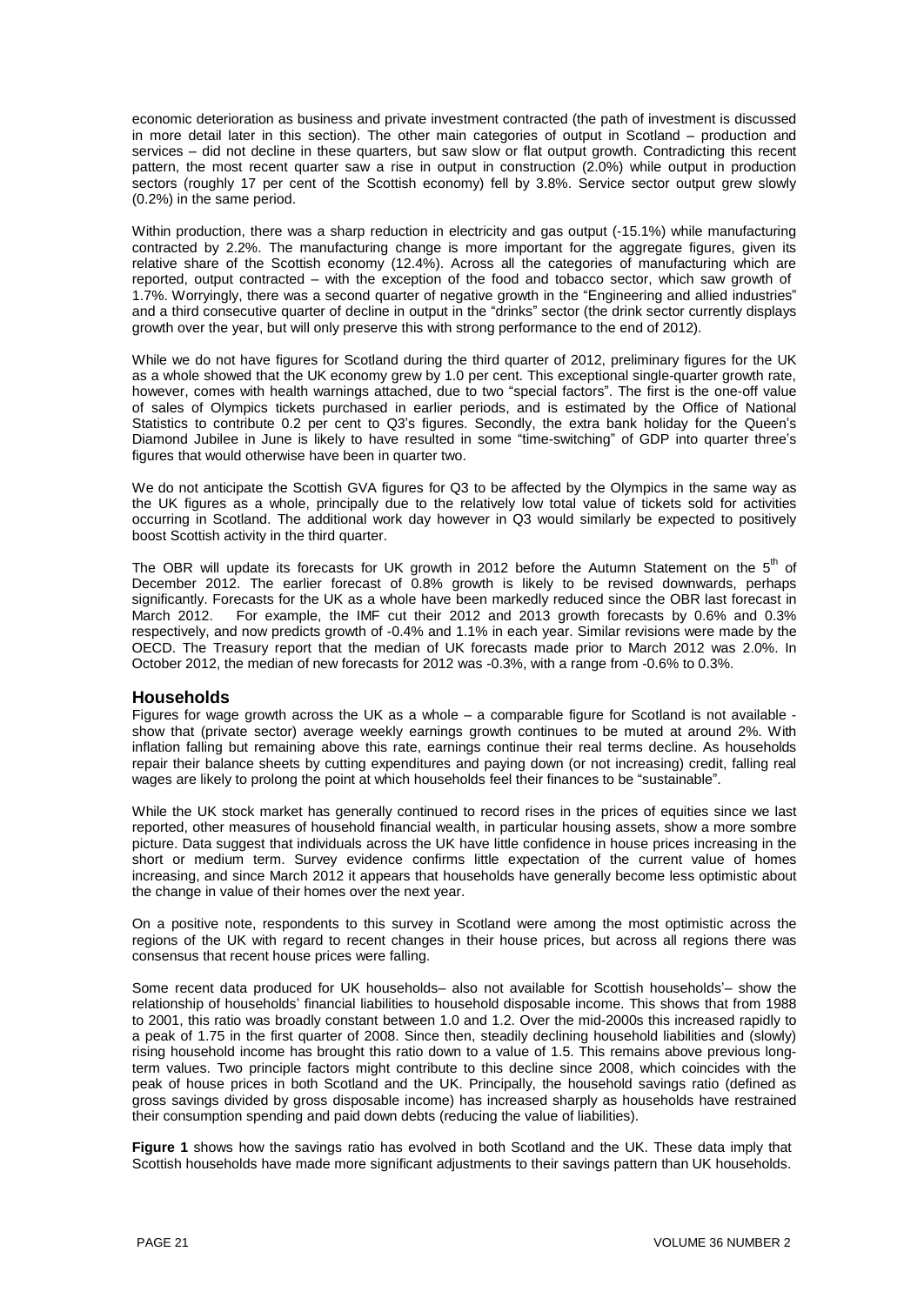What is interesting is that the savings rate has been increasing in Scotland while for the UK as a whole this has been falling in recent quarters.

Comparable Scottish and UK data on household income and consumption growth are available up to March 2012 (the end of the first quarter of this year). These show that spending increased through the first quarter, making two periods of positive growth in aggregate household expenditure for the first time since the first half of 2010 (See **Figure 2**).

The Scottish Retail Sales monitor reported that sales in September 2012 were flat in real terms and that

#### **Figure 1: Household savings ratio, UK and Scotland, 1998Q1 to 2012Q1**



overall sales growth in Scotland has been slower than the UK as a whole for 18 months in a row, demonstrating a considerable weakness in Scottish household spending. It remains in the "big ticket" durable goods market that households are<br>postponing purchases, purchases. which demonstrates unwillingness to use store credit for such items: a<br>key indicator of a key indicator of a persisting lack of consumer confidence about future income prospects.

*Sources: (Experimental) Scottish National Accounts Project data (Scottish Government) and UK Quarterly National Accounts (National Statistics).*

# **Figure 2: Quarterly growth in real household consumption, Scotland and UK, 1998Q1 to 2012Q1**



Sources: (Experimental) Scottish National Accounts Project data (Scottish Government) and UK Quarterly National Accounts (National Statistics).

The most recent data on Scottish consumption – the Retail Sales Index from October 2012 – suggests that household spending growth picked up in the third quarter, and at a faster rate than in Great Britain as a whole, although slower than GB over the last year.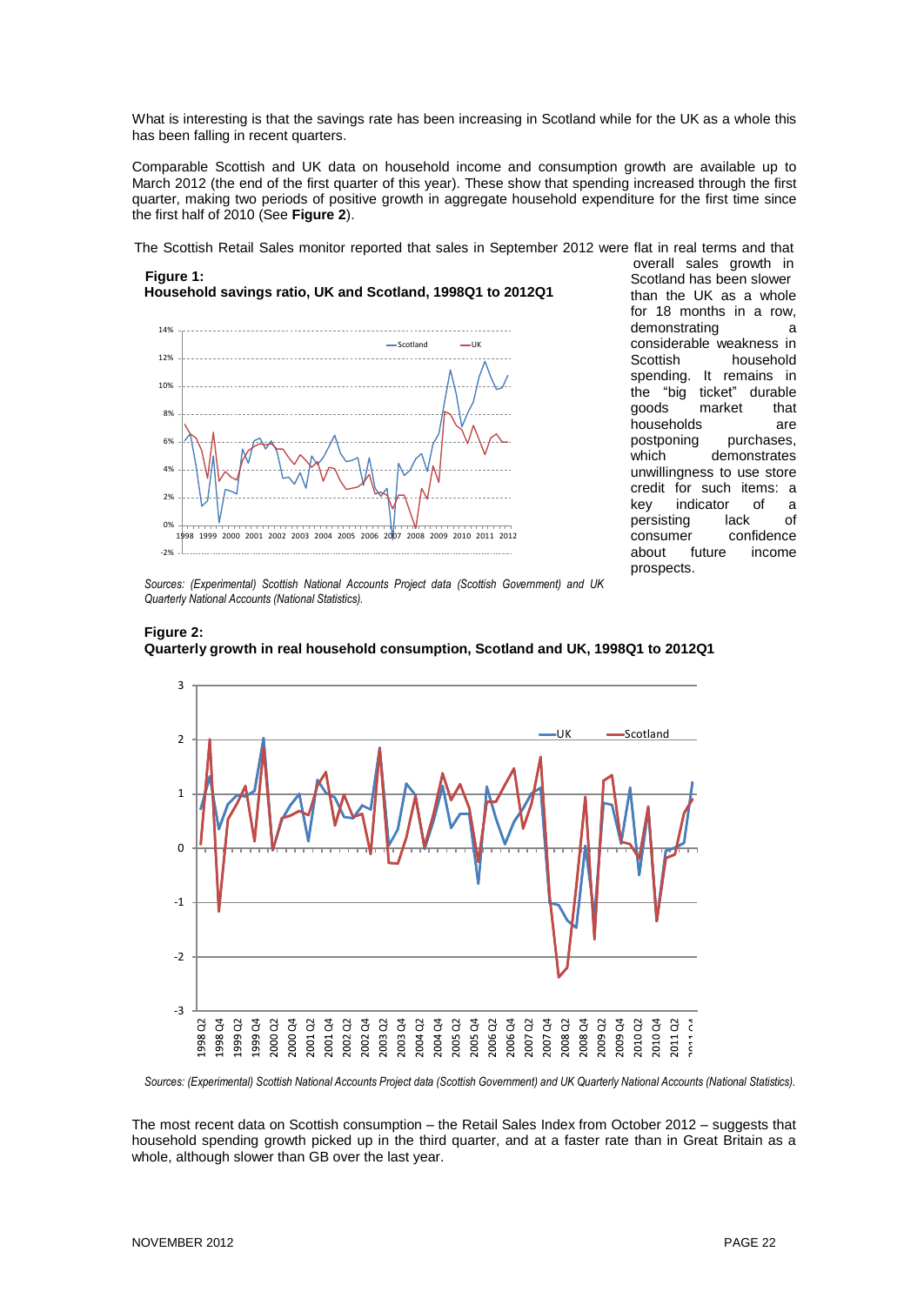# **Investment**

While the most recent quarter showed an increase in the output of the construction sector, activity in construction had been significantly damaged by the concurrent downturns in private as well as public capital spending through 2011-12. As the Fiscal policy section above notes, the largest decline in public spending on capital appears to have past, although it is likely to take some time before projects are contributing to activity in the sector. Domestic house building remains flat, while, as is noted in the *Business Surveys* section of this Commentary, the market appears to be firmly in "contraction territory" through the third quarter of 2012, and there was limited expectation of significant improvements in the market over the next twelve months. Figure 3 shows that real investment spending (including public and private spending) remains significantly below its pre-recession values.



**Figure 3: Real gross fixed capital formation, Scotland and UK, Q1:1998 to Q1:2012**

*Sources*: (Experimental) Scottish National Accounts Project data (Scottish Government) and UK Quarterly National Accounts (National Statistics).

## **Trade**

The latest data on non UK exports from Scotland – available from the Index of Manufactured Exports, published in October 2012 – show that during the second quarter of 2012 Scottish exports fell by 4.0 per cent, and rose 1.7 per cent over the year. This was the sharpest contraction in (this portion of) Scottish exports since the final quarter of 2008, and marks the third consecutive quarterly decline in Scottish manufacturing exports. With the exception of the (small) "wood, pulp, etc." exports, all categories of manufacturing exports saw a decline in the second quarter. This includes sectors which had previously performed reasonably well since 2009, including "Food, drink and tobacco" (down 5.4% in Q2 2012), and "other manufacturing" (down 3.0%).

As these most recent data suggest, the international market for goods is showing major distress signs as we end 2012. The International Monetary Fund, OECD and European Commission have all significantly cut their growth forecasts for the Euro area and its constituent member since forecasts earlier this year as business and consumer confidence has ebbed away and forward indicators of economic activity have moved downwards. October's Purchasing Managers Index survey for the Eurozone continued the recent trend of major trauma in the European markets; falling for a third consecutive month, registering a new 40 month low, and with manufacturing and services sectors (combined) falling at their fastest rate since June 2009. While Germany appears to only be suffering "mild" (output) downturn by this measure, France appears to be recording its steepest decline since the start of the Great Recession. Markit (who collate and report on the PMI index) note that indicators at the start of the fourth quarter are consistent with a contraction of over 0.5% across the Eurozone. It is especially in the "periphery" countries of the Euro area where it appears likely that recession has returned, including Spain and Italy. These are both far larger markets than Greece placing the Euro area under its greatest test since the start of the Great Recession in 2008.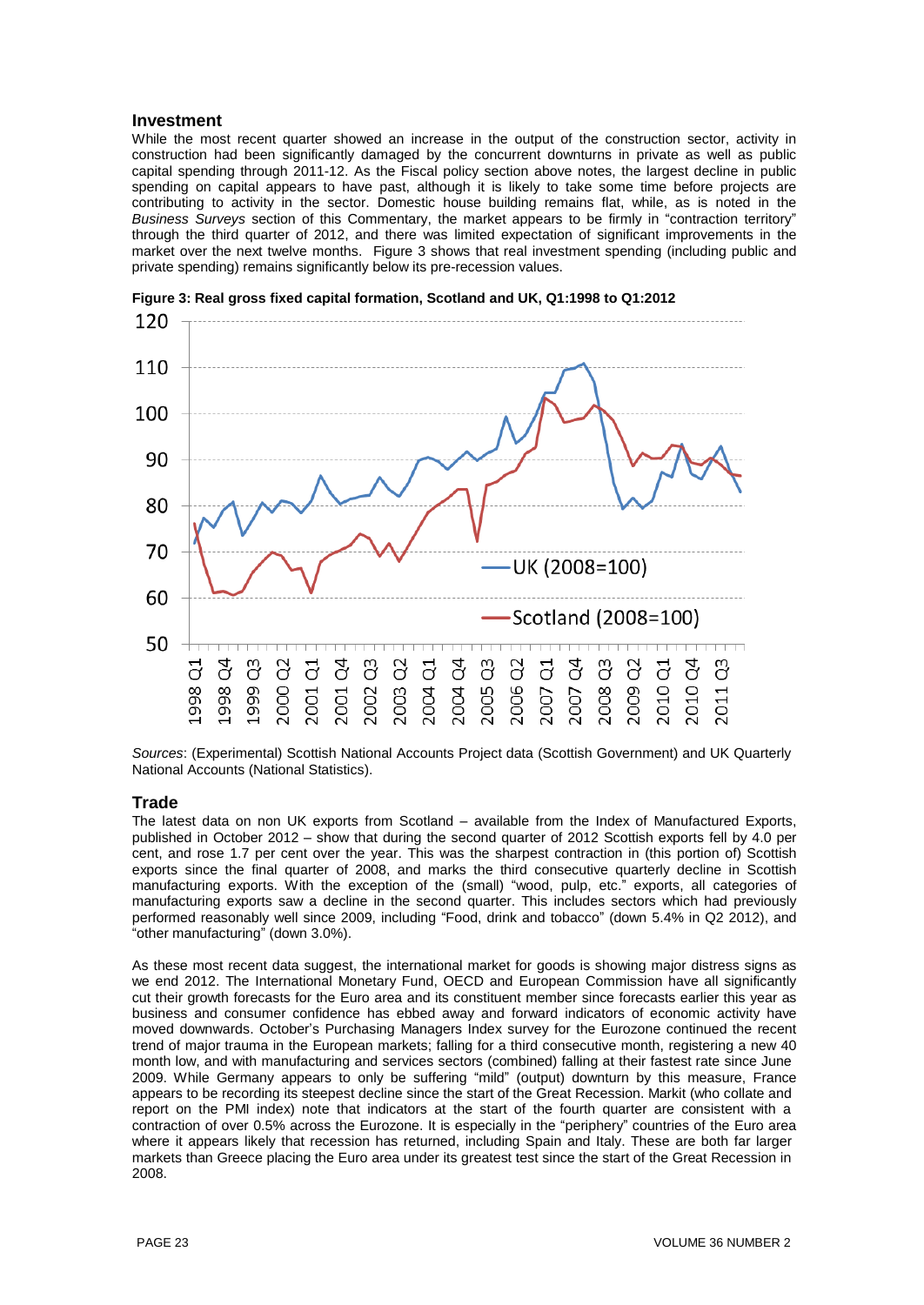Aside from being the world's largest economy, the US is also the largest (first) destination for non-UK exports from Scotland. The most recent US GDP figures showed an (annualised) rate of growth of 2.0% in the third quarter of 2012, up from 1.3% growth in Q2. Consumer and government spending helped this quarterly increase, while investment spending and exports fell. Labour market indicators in the US have continued a slow positive trend since the turn of the year, with employment increasing and the unemployment rate declining below 8% for the first time since 2009. In addition, as noted by the Bank of England, there were positive signs across production indices into autumn in the US, while the US housing market appeared to be recovering some of the (massive) contraction since 2008. Consumer confidence indices for the US appear to have rebounded positively since the end of 2011, however slow income growth could dent increased consumer spending through 2013.

One of the first jobs for the US president after November's election is to address the fiscal changes coming into US law on the first of January 2013. After this point a series of tax increases and spending cuts will reduce the US government deficit by over \$600 billion in a single year. At around 4.1% of US GDP, this will withdraw a huge amount of spending from the economy and impact on US growth in 2013.

Without any agreed changes to US fiscal policy the US Congressional Budget Office estimate that the impact on US growth, particularly in 2013, will be profound. At one extreme, if policymakers decided to reverse all of the tax increases and spending cuts the CBO predict the US could grow by 4.4%. At the other extreme, if the "fiscal cliff" is reached with no agreement, growth during 2013 is forecast at 0.5%, with a recession in the first half of 2013.

|                    | 2012                  |                          | 2013                  |                          |
|--------------------|-----------------------|--------------------------|-----------------------|--------------------------|
|                    | IMF (October<br>2012) | Change from July<br>2012 | IMF (October<br>2012) | Change from July<br>2012 |
| <b>USA</b>         | 2.2                   | $+0.1$                   | 2.1                   | $-0.1$                   |
| <b>Netherlands</b> | $-0.5$                | n/a                      | 0.4                   | n/a                      |
| France             | 0.1                   | $-0.2$                   | 0.4                   | $-0.5$                   |
| Belgium            | 0.0                   | n/a                      | 0.3                   | n/a                      |
| Germany            | 0.9                   | 0.0                      | 0.9                   | $-0.5$                   |
| Ireland            | 0.4                   | n/a                      | 1.4                   | n/a                      |
|                    |                       |                          |                       |                          |
| <b>UK</b>          | $-0.4$                | $-0.6$                   | 1.1                   | $-0.3$                   |
| China              | 7.8                   | $-0.2$                   | 8.2                   | $-0.2$                   |
| Euro area          | $-0.4$                | $-0.1$                   | 0.2                   | $-0.5$                   |

#### **Table 1: Economic growth forecasts for 2012 and 2013 for major Scottish export markets, plus UK, China, Euro area and world, including changes from earlier forecasts where available, %**

*Source: World Economic Outlook, International Monetary Fund (October 2012). The OECD publishes its Economic Outlook on the 27 th of November 2012.*

## **Forecasts for the Scottish economy: Detail**

On the domestic side of the economy, with continued fiscal contraction at the UK level, we must focus on the outlook for household and investment expansion. Household spending growth continues but remains weak, as employment falls slightly and earnings growth remains slower than the rate of increase in prices. In our central forecast, households continue to unwind their debt levels from the unprecedented highs at the start of the Great Recession, leading to continued slow spending growth, and decreased activity across the high streets of Scotland. Recent surveys point to continued depressed levels of household spending growth.

Business confidence remains dented through to the end of 2012, with weak signs of increasing private investment in the final half of the year. Construction indexes point to continued weak demand and low rates of orders growth, both from the public and private sector intentions. Commercial construction activity remains weak through 2012 and into 2013 on our central forecast, albeit with an increase towards the end of 2013 as capacity is expanded in advance of a return to (close to) trend growth in household spending in 2014.

The external market for Scottish goods and services has considerably worsened since June 2012 when we last reported. Major indexes indicate that the Euro area may have entered recession in the second half of 2012, driven by declines in production and construction sectors across major periphery economies of Spain and Italy. Rapidly worsening growth and labour market data indicates that the optimism of summer 2012 has passed and that growth through 2013 and 2014 will be weaker than was anticipated earlier in the year. We anticipate however a return to growth in the Euro area in 2013 and 2014, however the reduced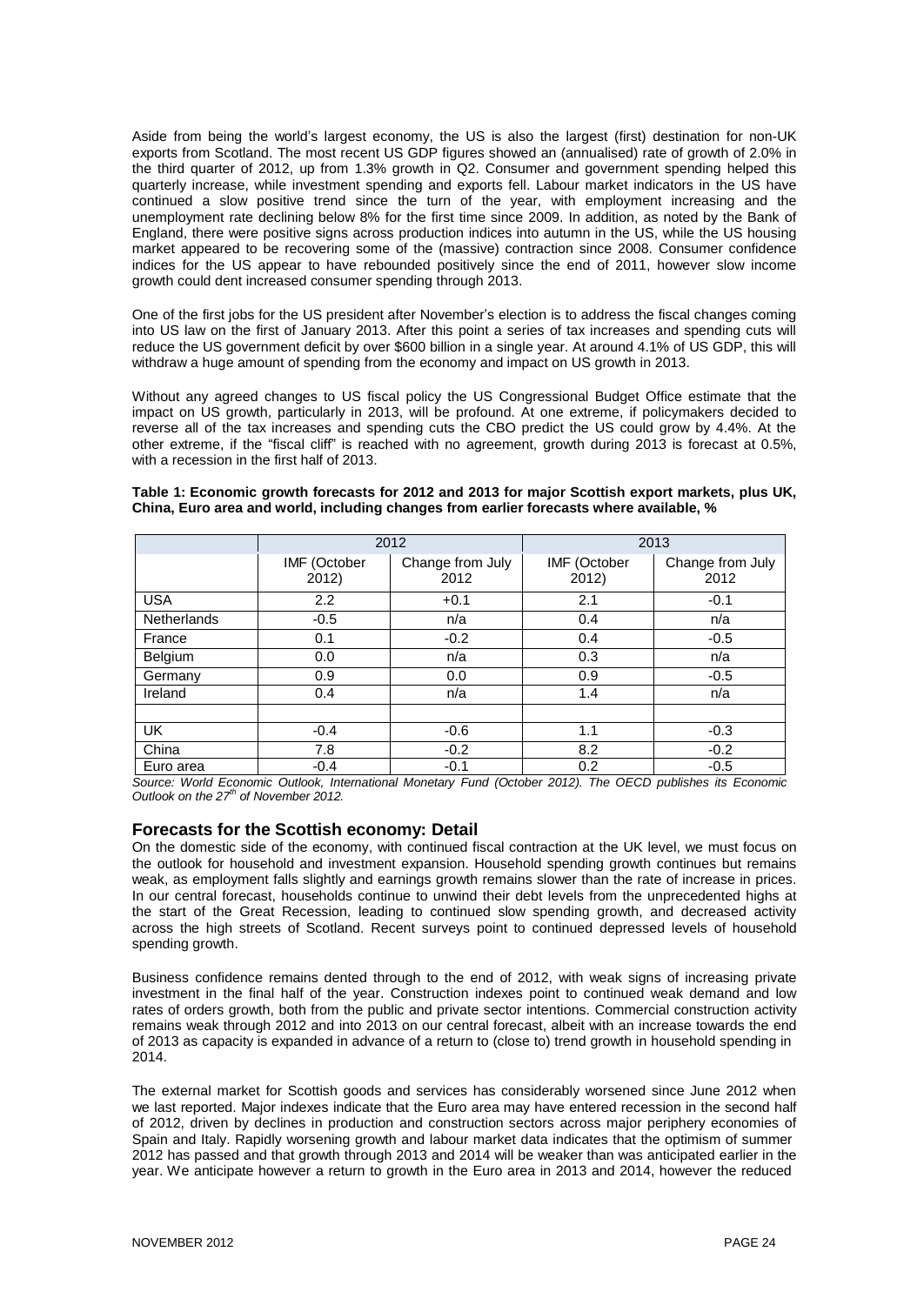growth rate, particularly due to household spending contraction amid on-going uncertainty about incomes, is likely to continue to have a depressing effect on Scottish exports.

#### **Results**

In this issue of the *Commentary*, we are forecasting the year-on-year real growth in key economic and labour market variables, including aggregate Gross Value Added (GVA) and employment and unemployment, over the period 2012 to 2014. The forecasting model used is multi-sectoral, and where useful, results are reported for sub-aggregate sectors.

We begin with the (central) forecasts for growth in the Scottish economy. Our new forecasts for 2012, 2013 and 2014 are shown in **Figure 4**. This also shows for comparison purposes only, a number of different sources forecasts for the UK over the same period. These sources are the Office for Budgetary Responsibility (OBR) which last forecast in March 2012, and will release new forecasts later in November 2012, as well as the median of recent forecasts produced by professional forecasts for each year of the forecast window.



**Figure 4: GVA growth for Scotland, 2012 to 2014, and comparisons to UK forecasts, annual real %**

*Sources: Fraser of Allander Institute forecasts, Office for Budgetary Responsibility and HM Treasury (various months).*

We have revised down our forecasts for 2012 to -0.1% (from 0.4%). We noted in June 2012 that survey evidence indicated that there might be a quarter of negative growth in the first half of 2012. The GVA data now available indicates that in both Q1 and Q2 the output of the Scottish economy contracted. The scale of the contraction in activity through the first half of 2012, combined with weaker survey evidence for business intentions through to the end of 2012 and into 2013 (described elsewhere in this Commentary) means that – on the balance of probabilities – we think it is now likely that output will contract over 2012 on an annual basis. This will be confirmed with the release of Q4 2012 data in April 2013.

With worsening evidence of business and consumer leading indicators through 2013, we have also revised down our forecasts for Scottish output growth in that year. We have revised this to 1.3% (from 1.5% forecast in June 2012). As we have mentioned consistently the upturn in Scottish economic performance will be significantly affected by growth returning to export markets for Scottish goods. Outside of the UK, this means the US and the Eurozone countries, principally (see our discussion in June 2012's commentary). It is worrying for the short-and medium-term outlook for Scottish exports that there have been recent downturns to output and employment indicators, as well as forward-looking surveys of business and consumer confidence, in core, as well as peripheral Eurozone countries.

In addition to the aggregate growth forecasts, Table 2 also presents our forecasts for GVA growth by broad industrial grouping, i.e. for the "production", "services" and "construction" sectors.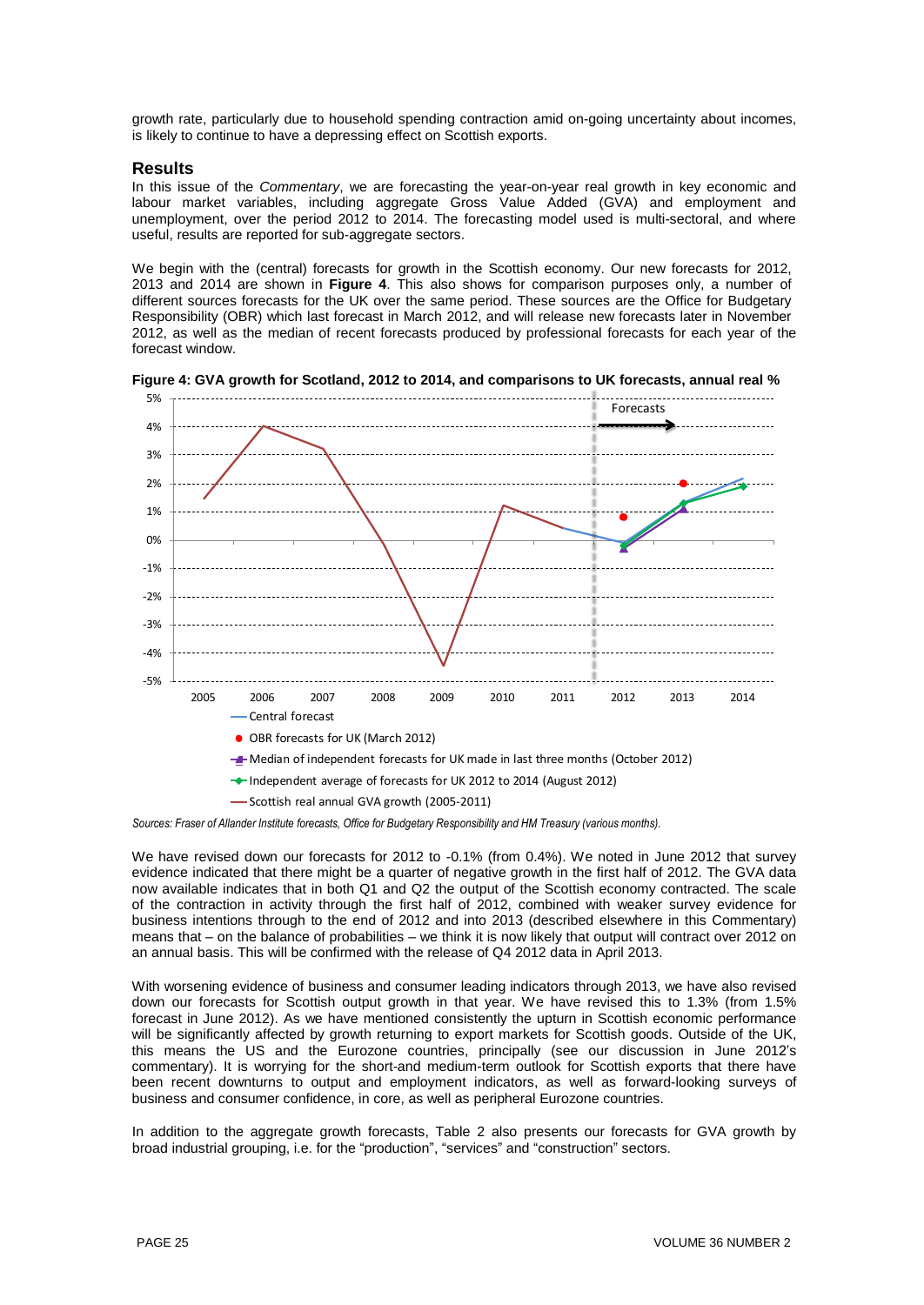|  | Table 2: Growth (%) by sector in the Scottish economy, 2012 to 2014 |  |
|--|---------------------------------------------------------------------|--|
|--|---------------------------------------------------------------------|--|

|                   | 2012   | 2013 | 2014 |
|-------------------|--------|------|------|
|                   |        |      |      |
| Gross Value Added | -0.1   |      | っっ   |
|                   |        |      |      |
| Production        | $-0.2$ | 3.3  | 5.1  |
| Services          | $-0.1$ | 0.9  | 1.5  |
| Construction      | -0.1   | 0.9  | .4   |

*Source: Fraser of Allander Institute forecasts*

As recent GVA data for Scotland suggests, the impacts of the on-going recession are being felt across the Scottish economy, i.e. in many manufacturing sectors, as well as more cyclical downturns in construction and household spending on durable goods. This is occurring concurrently with continued consolidation of UK public finances and real terms spending reductions through to the end of our forecast horizon. As we noted in June's commentary, the construction sector is likely to respond quickly to upturns in private investment, where this occurs, but recent survey evidence indicates a continued weak outlook for Scottish corporate sector making significant new investments – above those already announced.

We use our calculated past forecast errors (e.g. the difference between aggregate growth forecasts and what outturn figures were) to show the potential range of outcomes around our central forecast.

We use the estimated errors for "Winter" forecasts published over the last ten years (Allan, 2011). The mean absolute error for forecasts previously made within the last third of the year for growth in that year is 0.296 percentage points, while for growth the following year we have had mean absolute errors of 0.492. These give the ranges around the central estimates of Scottish GVA growth shown in Table 2 above. Again, we use the mean absolute error for the longest forecast period from Allan (2011) for 2014, of 1.216, as we do not yet have a long history of forecasts of growth over a three year horizon. The estimated range around our central forecasts of GVA growth in each year is shown in **Figure 5**.





*Source: Fraser of Allander Institute forecasts*

**Figure 6**, **Figure 7** and **Figure 8** show the forecasts of GVA growth in each of the aggregated sectors ("production", "servi**c**es" and "construction") in each year under the central and the lower and upper forecasts.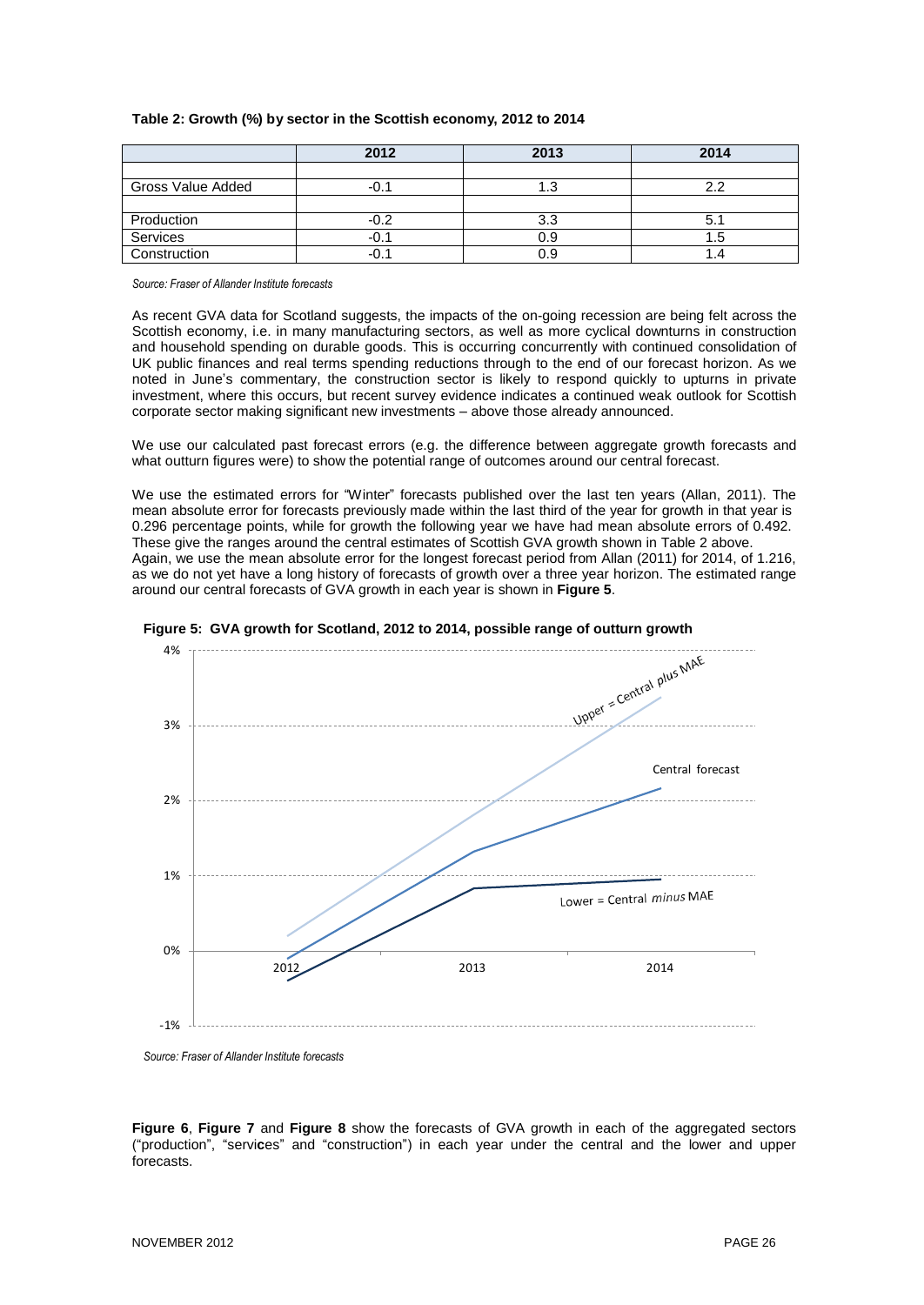*Figure 6:*

*GVA growth forecasts for "Production" sector in central, upper and lower cases, 2012 to 2014*





*Source: Fraser of Allander Institute forecasts Source: Fraser of Allander Institute forecasts*

*Figure 8: GVA growth forecasts for "Services" sector in central, upper and lower cases, 2012 to 2014*



*Source: Fraser of Allander Institute forecasts*

## **Employment**

The most recent data for employment indicate that the Scottish labour market has weakened since improving during the first half of 2012. Employment of people of working age fell by 6000 in the most recent three month period, while the unemployment rate rose above 8 per cent and there was a 7000 increase in the numbers in the labour market but out of work. Detailed commentary on recent developments in the Scottish labour market is available in the *Labour Market* section*.*

The most recent data on the number of (employee) jobs in the Scottish economy are available to the end of June 2012. These currently suggest that the number of jobs in Scotland has increased during the first half of 2012 by over 50,000, increasing in both Q1 and Q2. We forecast – and this is supported by more recent data on changes in employment – that there will be a decline in the number of jobs through the second half of 2012. Our 2012 forecast is for the number of jobs at the end of 2012 to be down by 25,750 from the end of 2011.

Our forecasts for employee jobs in 2012, 2013 and 2014, including a breakdown by broad sectoral groups, are shown in Table 3. The number of employee jobs in 2012 is forecast to fall in 2012, largely due to a fall in jobs in the "services" sector, but with reductions in jobs seen across all broad categories. Through 2013 and 2014 we expect the number of jobs to increase each year (by 0.8% and 1.3% respectively), with most of the job gains seen in the "Production" sector as the domestic-facing services sector continues to struggle to create employment opportunities in the face of slow or zero household spending growth.

The employee jobs forecasts consistent with our upper and lower forecasts for GVA growth are given in Table 4.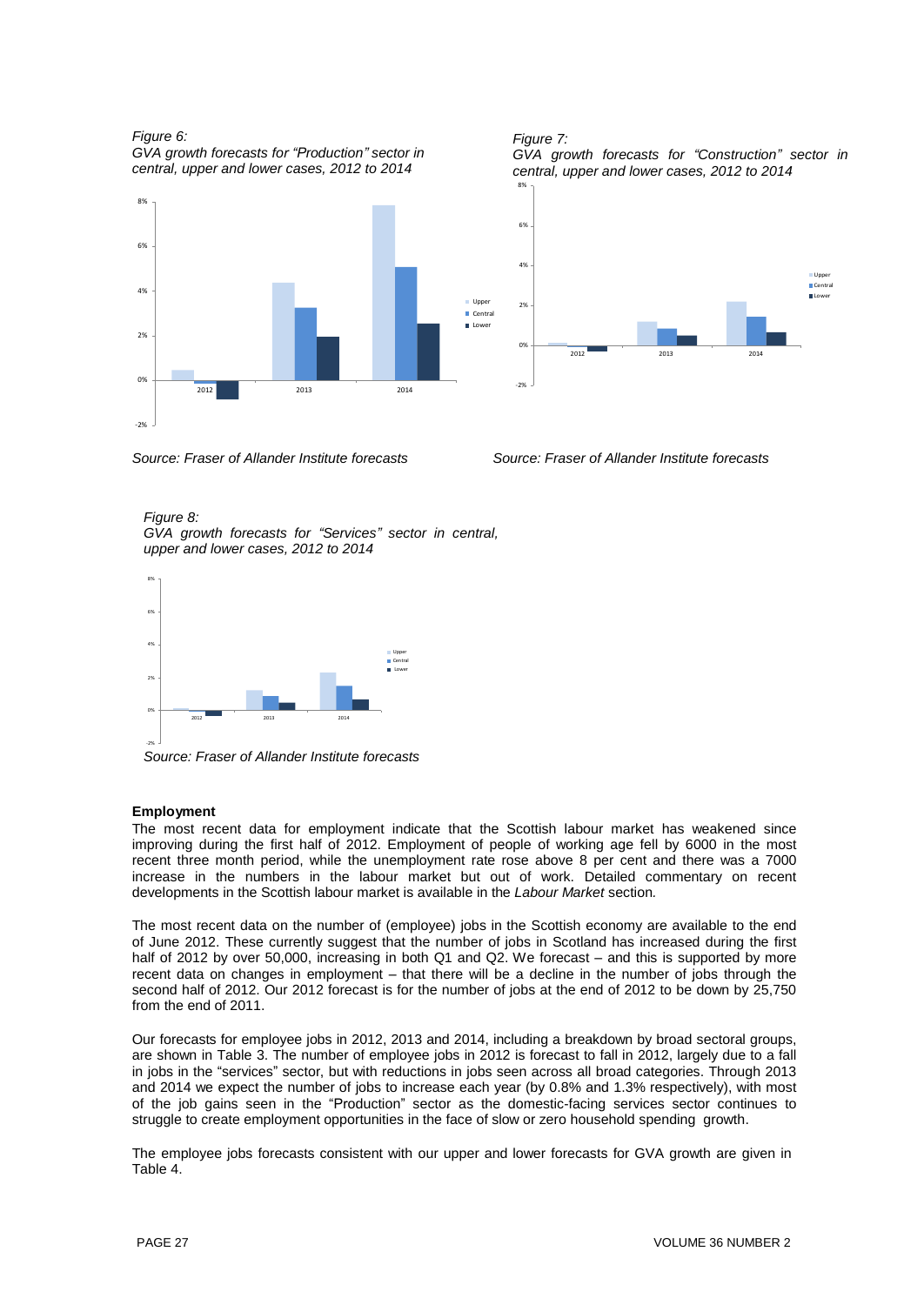#### **Table 3: Forecasts of Scottish employee jobs (000s, except where stated) and net change in employee jobs in central forecast, 2012 to 2014**

|                                 | 2012      | 2013   | 2014   |
|---------------------------------|-----------|--------|--------|
|                                 |           |        |        |
| Total employee jobs (000s), Dec | 2,232     | 2,249  | 2,279  |
| Net annual change (jobs)        | $-25,750$ | 16,950 | 29,450 |
| % change from previous year     | $-1.1%$   | 0.8%   | 1.3%   |
|                                 |           |        |        |
| Agriculture (jobs, 000s)        | 32        | 32     | 34     |
| Annual change                   | $-100$    | 650    | 1,500  |
| Production (jobs, 000s)         | 237       | 248    | 262    |
| Annual change                   | $-400$    | 10,200 | 14,050 |
| Services (jobs, 000s)           | 1,841     | 1,845  | 1,855  |
| Annual change                   | $-22,750$ | 3,800  | 10,550 |
| Construction (jobs, 000s)       | 122       | 125    | 128    |
| Annual change                   | $-2.550$  | 2.300  | 3.300  |

*Note: Absolute numbers are rounded to the nearest 50. Source: Fraser of Allander Institute forecasts*

#### **Table 4: Net annual change in employee jobs in central, upper and lower forecast, 2012 to 2014**

|         | 2012      | 2013   | 2014   |
|---------|-----------|--------|--------|
|         |           |        |        |
| Upper   | -19,350   | 27,100 | 53,350 |
| Central | $-25,750$ | 16,950 | 29,450 |
| Lower   | $-32,050$ | 5,500  | 5,850  |

*Note: Absolute numbers are rounded to the nearest 50. Source: Fraser of Allander Institute forecasts*

#### **Unemployment**

We present our forecasts for unemployment in Scotland for 2012, 2013 and 2014 in our central scenario in Table 5. As with previous forecasts we report the ILO unemployment measure and the number forecast to receive unemployment benefits ("claimant count"). The ILO measure is preferred as it gives a more complete indication of the extent of labour resources available for work but unable to find work, and so is a better measure of the level of spare capacity in the labour market.

As is discussed elsewhere in the *Commentary* in the most recent quarter the level of unemployment has risen on the ILO measure, while the claimant count measure continues to record declines in the numbers receiving unemployment benefits.

#### **Table 5: Forecasts of Scottish unemployment in central forecast, 2012 to 2014**

|                   | 2012    | 2013    | 2014    |
|-------------------|---------|---------|---------|
|                   |         |         |         |
| ILO unemployment  | 225,354 | 234,603 | 228,740 |
| Rate              | 8.5%    | 8.8%    | 8.7%    |
| Claimant count    | 139,720 | 147,800 | 148,681 |
| Rate <sup>2</sup> | 5.1%    | 5.3%    | 5.3%    |

Notes: Absolute numbers are rounded to the nearest 50.  $1$  = rate calculated as total ILO unemployment divided by total of economically active population aged 16 and over.  $^2$  = rate calculated as claimant count divided by sum of claimant count and total workforce jobs. The most recent labour market figures are detailed in the Labour market section of the *Fraser Economic Commentary.*

Our forecasted levels and rates of unemployment in Scotland at the end of 2012, 2013 and 2014 are given in Table 5. We have again revised these down – both in levels and rates – as the Scottish labour market continues to display unusual (low) productivity changes – e.g. more robust employment measures while output has been declining over recent quarters.